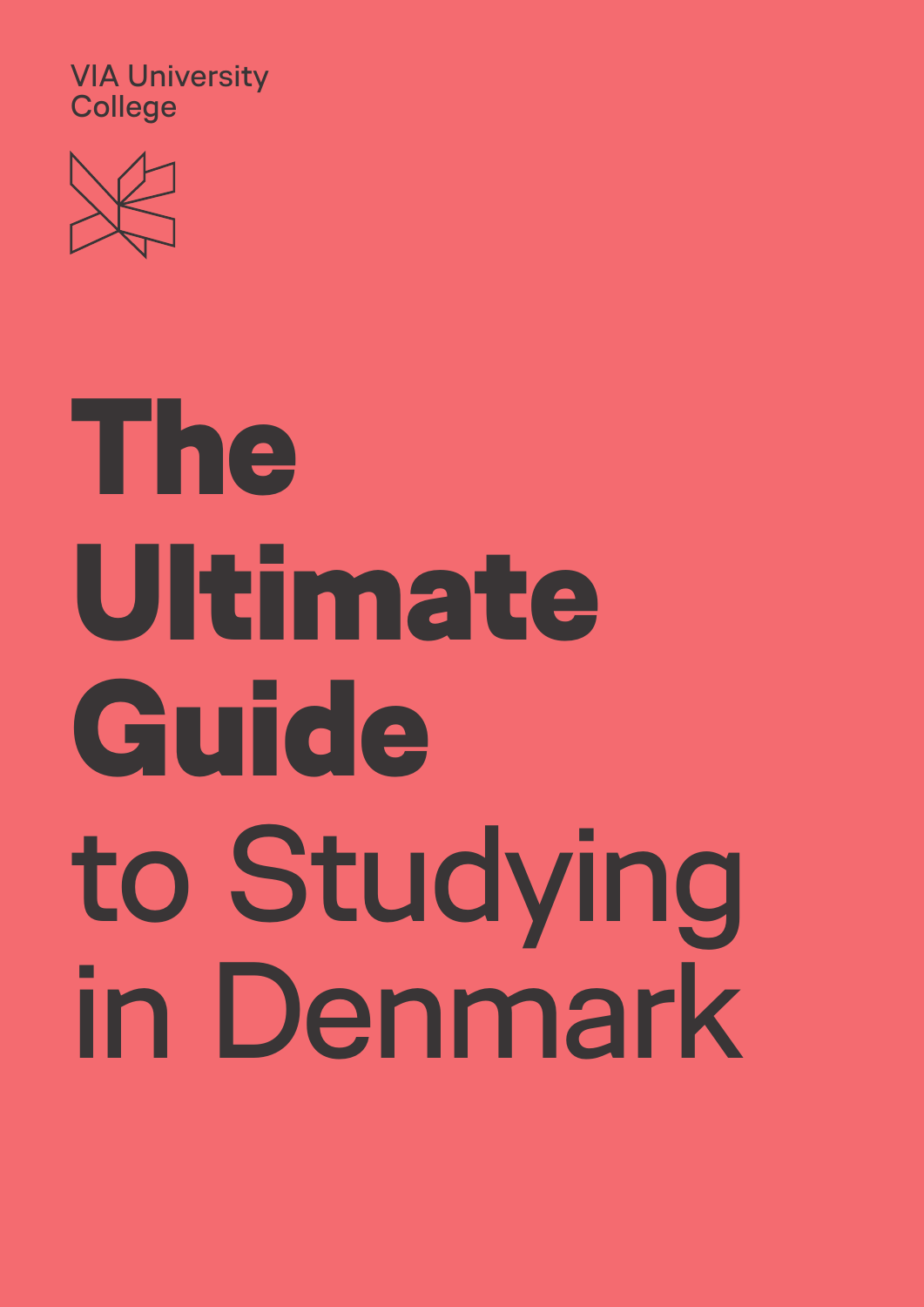- [Welcome](#page-2-0)
- [How to choose the right study programme for you](#page-3-0)
- [Test your choice](#page-5-0)
- [How to apply](#page-7-0)
- [Student budget](#page-9-0)
- [Finding student accommodation](#page-12-0)
- [Get a great study start!](#page-14-0)
- [How to get a student job](#page-17-0)
- [Ready to start a career in Denmark?](#page-20-0)
- [Useful links](#page-23-0)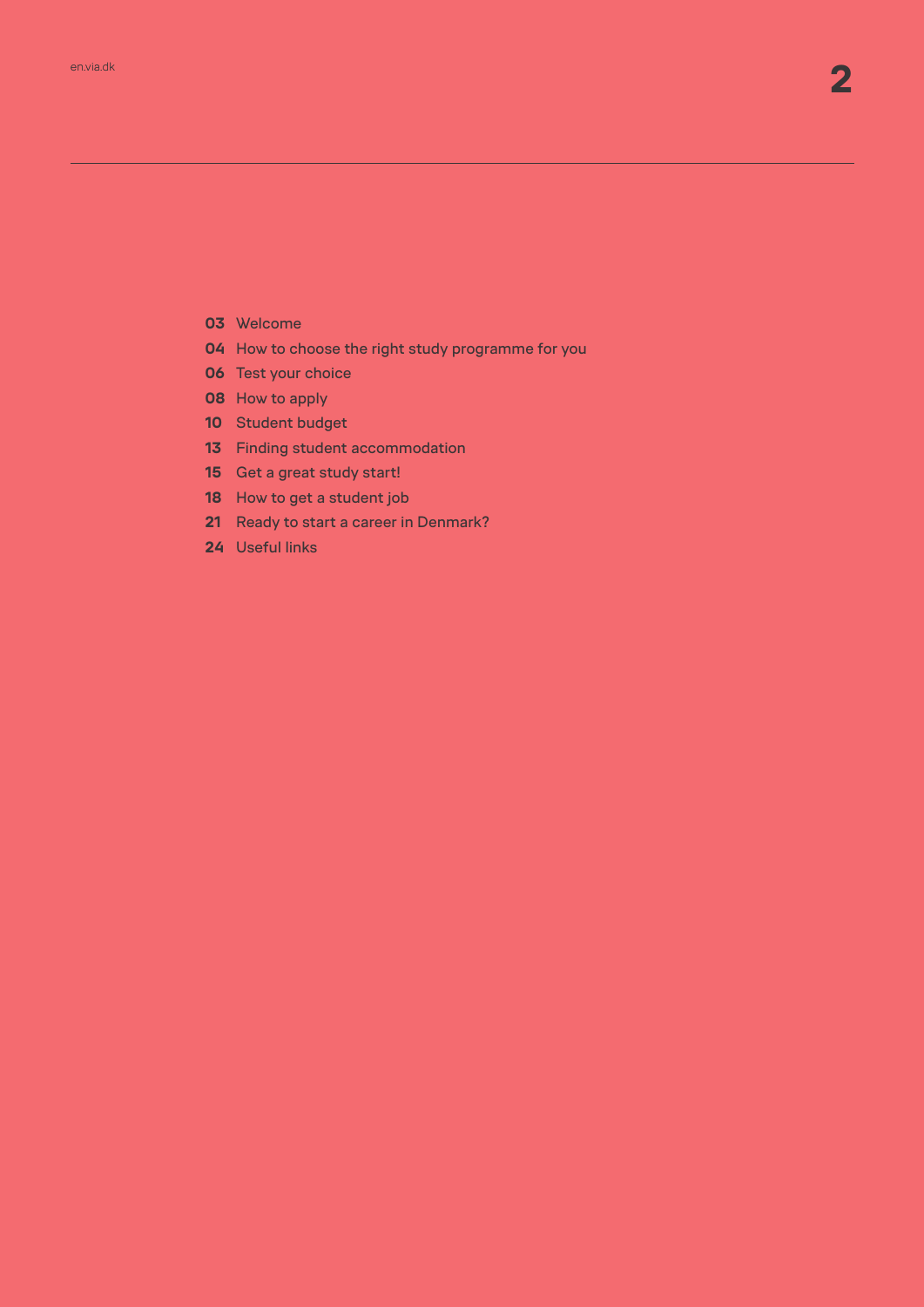### <span id="page-2-0"></span>**Welcome!**

Choosing what and where to study are some of the most important choices you will make during your lifetime. These choices will let you set the agenda for your future career and where you want to contribute to making a difference in the world.

Already locked your eyes on Denmark? Congratulations! Not only are the Danes known as some of the happiest people in the world, the Danish educational system is world renowned for its innovative approach to learning and for its high-quality academic environment. If you choose to make a career for yourself here after graduation, you will be able to do so in an informal working environment with great work-life balance.

This guide will prepare you for life as an international student in Denmark, with tips and guidance on how to prepare for your stay, how to get the best start to your studies, how to make the most of your time here – academically as well as socially - and how to take charge of you new life as a student in Denmark in general.

Have fun reading – and don't forget: The Danish weather is really not as bad as they say!

The International Team,

VIA University College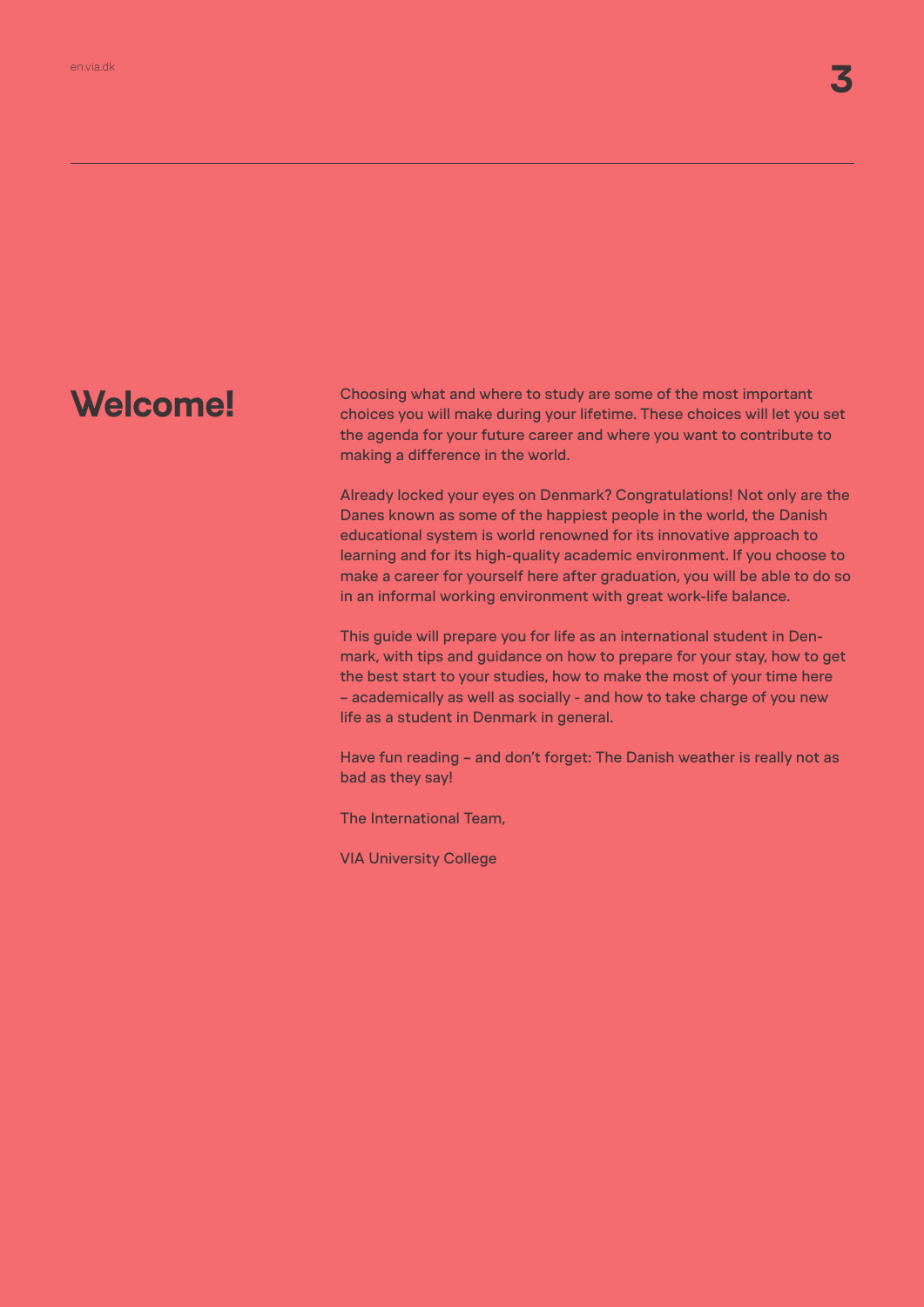# <span id="page-3-0"></span>**How to choose the right study programme for you**

Once you have set your mind on studying in Denmark, choosing the right study programme is very important – and very hard. Here are our three tips on how to make the right choice.

- **– Talk to others**
- **– Consider the academic approach**
- **Research the programme**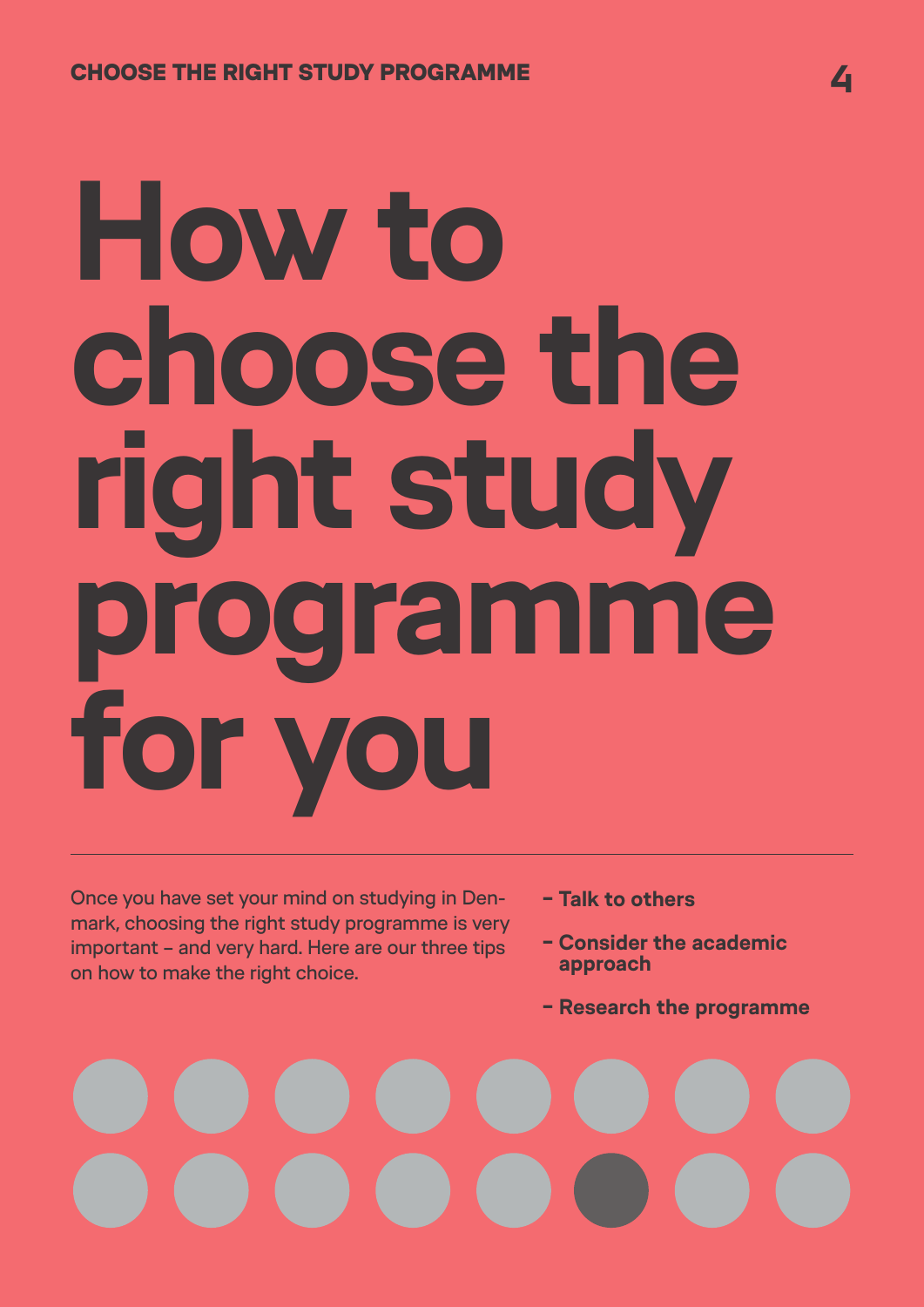**1 1 Talk to others** Use your network to get this sorted out - ask your parents and your friends. They know you and your interests and talents. They may not be able to direct you to a specific study programme, but they can tell you in which direction to look. Ask them e.g. "What am I good at?", "Where do you look for inspiration and knowledge", "Am I creative?", "Am I good at organising things?"

> You can also use teachers and study advisors at your current school or at the university you are considering applying to. Ask them e.g. "Is a theoretical study programme right for me, or, am I more suited for a practical one?", "Which study programmes match my interests?"

Lastly, you can try contacting students or graduates of the programmes you are interested in. Ask them e.g. "What is student life like at the programme?" or "What are the career options?"

Before making your choice, consider which form of study is right for you. When and how do you learn best? In groups or on your own? Problem based learning with real cases? Are internships important to you? International opportunities?

Once you know the answers to these questions, you are ready to look into various approaches to studying. Some programmes have a lot of classroom teaching, while others are based on group work or self-studies. Go to the website of the study programme you are considering to find out how the teaching is organised or talk to a study advisor.

# **3 Research the programme**

**2 Consider the** 

**academic** 

**approach**

Once you have narrowed down your list of options, do your research online. Go to the website of the programme you have in mind to learn more about the structure and content of the programme, admissions requirements, career options etc. Most study programmes have study advisors you can talk to if you need more details.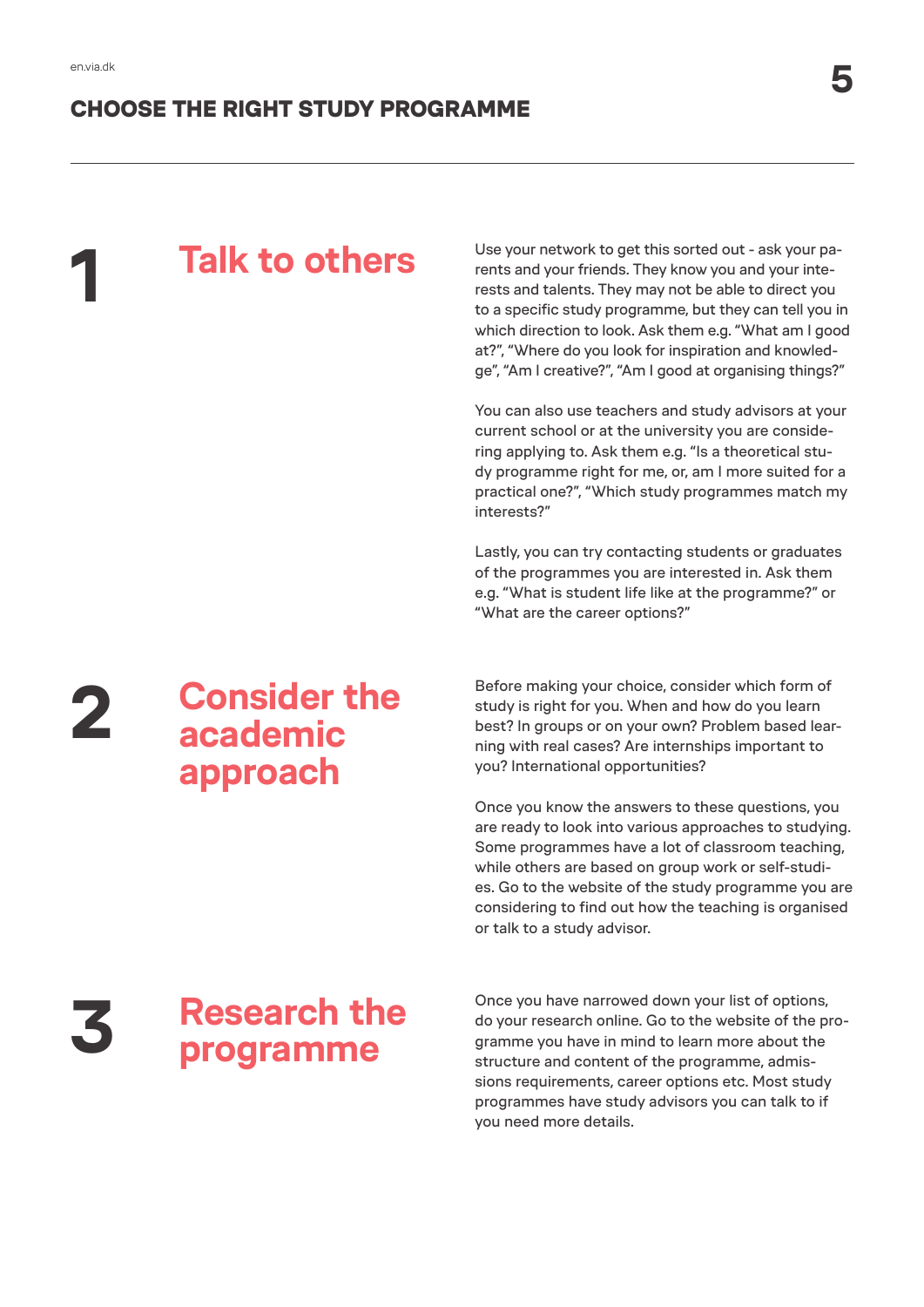#### <span id="page-5-0"></span>**6** TEST YOUR CHOISE

# **Test your choice**

When you have narrowed your choice down to a couple of options, it is time to find out exactly which one is right for you. Here are a number of ways to test your choice!

- **Join an open house event**
- **Join online events and webinars**
- **Become student for a day**
- **Try the job**

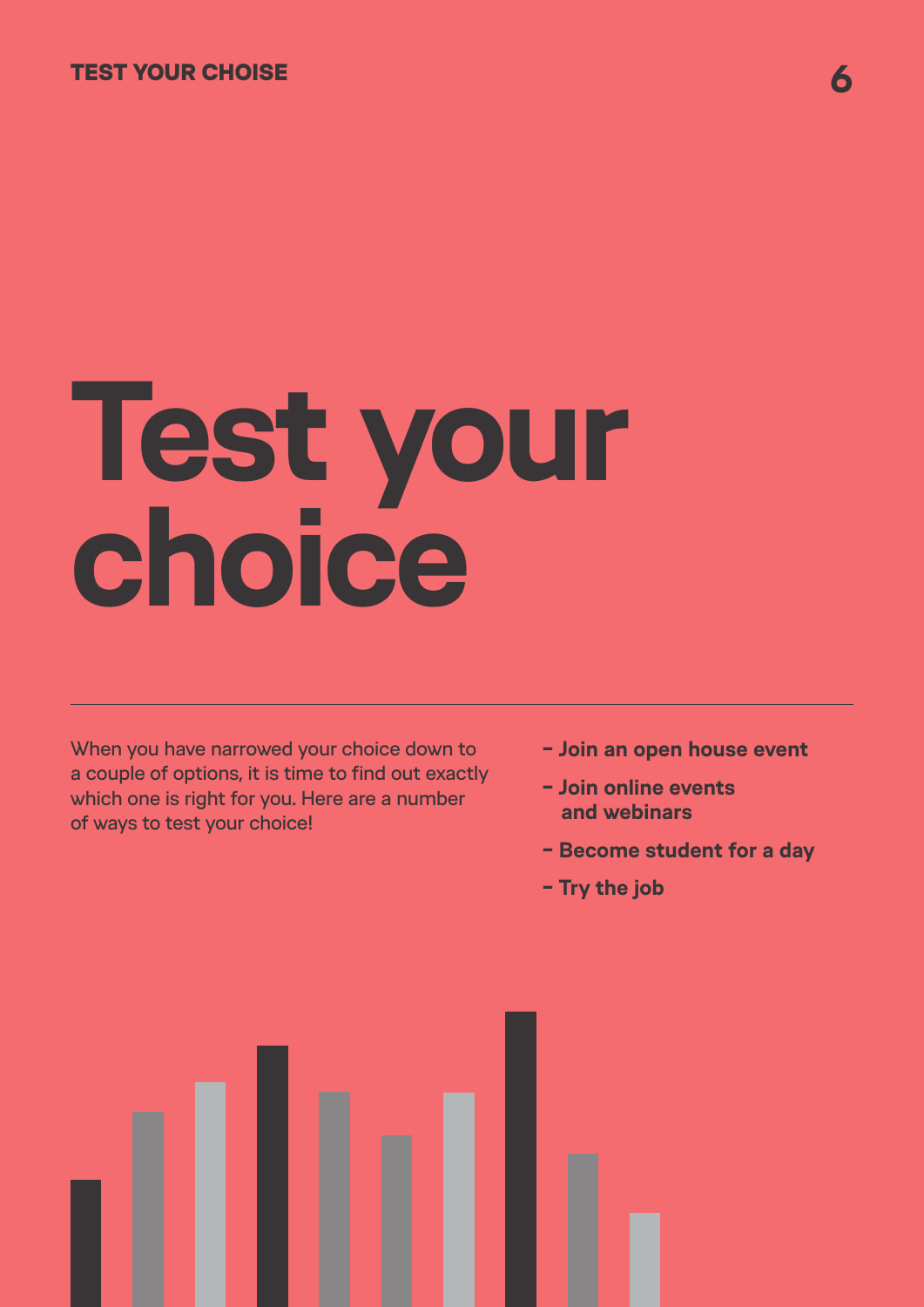### **Join an open house event**

At an open house event, you can talk to students and study counsellors about the study programme you are interested in and get the answers to all the questions you are not able to find the answers to through the regular channels.

At the same time, it is a great opportunity to take a tour of campus, get a feel of the study environment and a sense of what it could be like to study there. Find out when the study programme, you are interested in has an open house event on the programme's website.

### **Become student for a day**

Find out what it is like to be a student at the study programme you have in mind for yourself. If you are able to travel to Denmark or are already here, you can sign up to become student for a day. Usually, you can join a current student and follow him/her on a regular study day for e.g. lectures, group work or workshop classes. You get the opportunity to ask any question you may have about what it is like to be a student at the programme and get "the inside" experience.

Check out your chosen study programme's website for more information. If you have specific questions about the content, structure and teaching style of a study programme, contact the student counsellor at the programme.

### **Join online events and webinars**

It can be difficult to attend open house events in person if you are a coming international student.

However, most educational institutions offer online open house events, webinars, Q&A sessions etc. Make sure to check out the institution's website to sign up for upcoming events.

## **Try the job**

Maybe someone in your family, among your friends, neighbours etc. works within the profession you are interested in?

Reach out to them and ask if you can join them at work for a day or two. This way, you can get a sense of whether this is the right career path for you after graduation.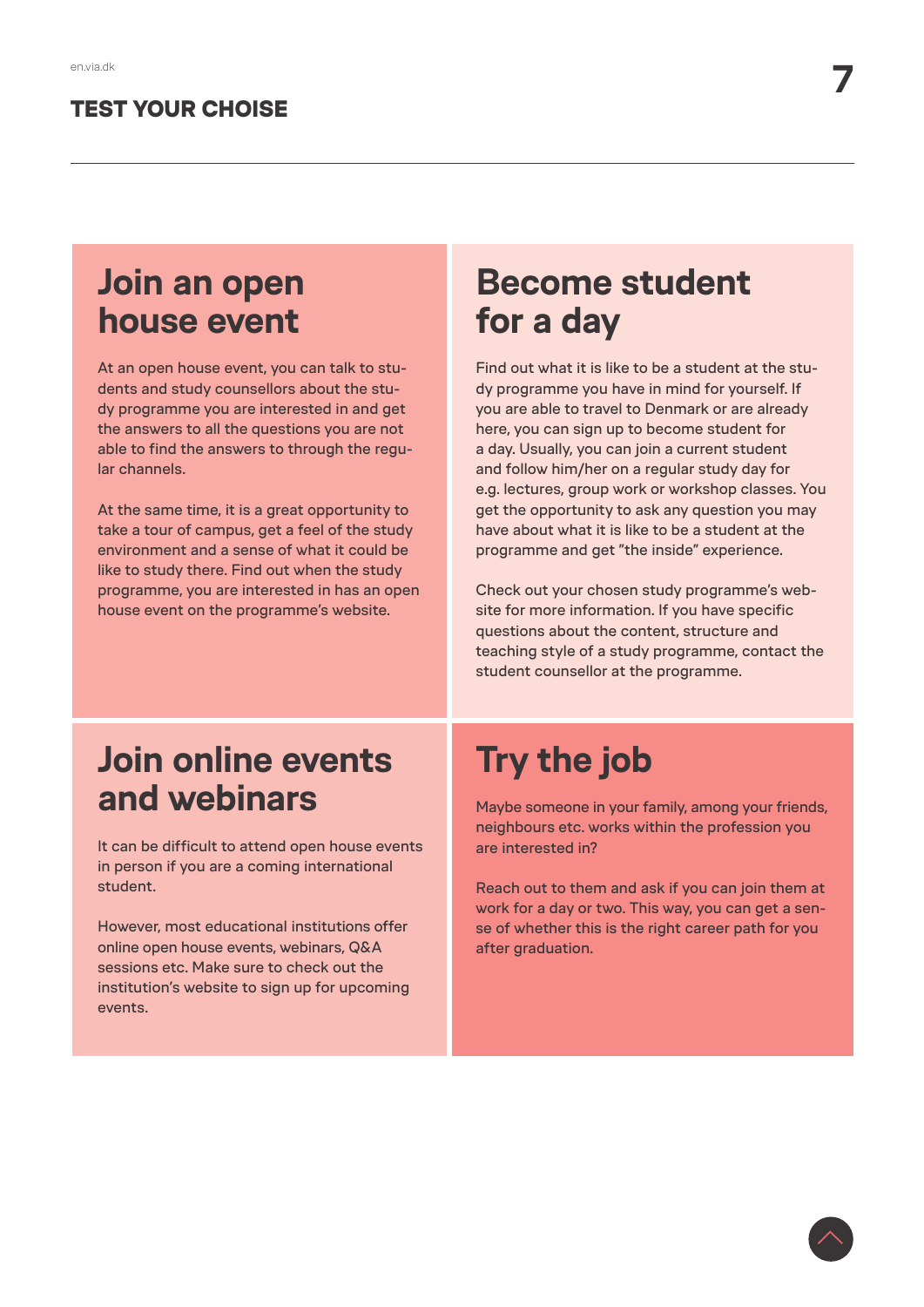#### <span id="page-7-0"></span>HOW TO APPLY **8**

# **How to apply**

When applying for admission at a study programme in Denmark, there are a number of things to be aware of.

We have put together a step-by-step guide for international students applying for a study programme in Denmark.

- **Prepare your application**
- **Apply online**
- **Tuition and Visa**
- **Assessment of application**

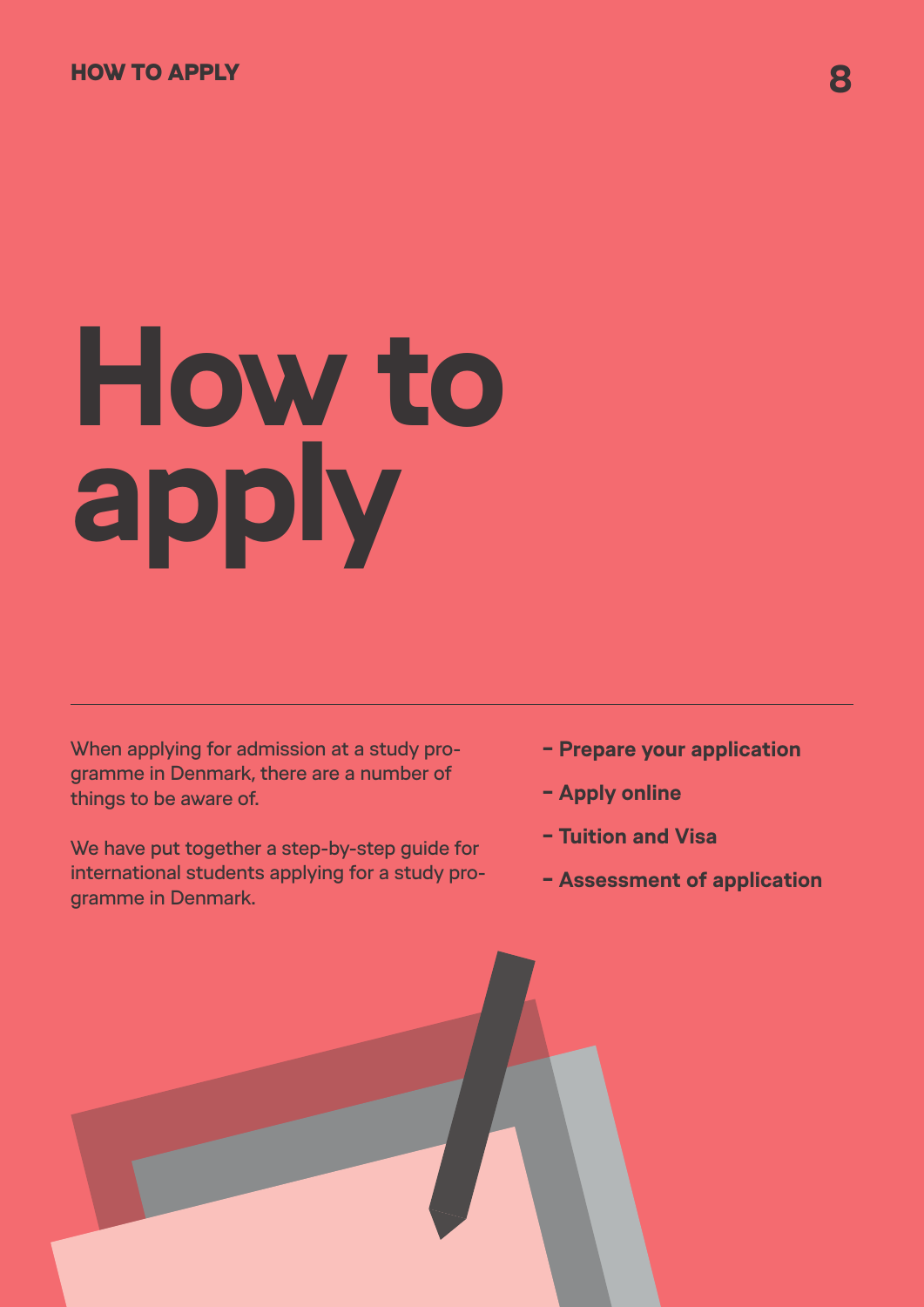# **1 Prepare your application**

Before starting the application process, research admission requirements and make sure you fulfil them and are able to document this, for example by finding your upper secondary school certificate and transcript of records, documentation of your English level and a copy of you ID/passport. Documentation requirements vary from study programme to study programme.

In some cases, it is possible to apply for admission with special permission if you do not fulfil the admissions requirements. Contact the study advisors at your chosen study programme for more information.

**2 Apply online** All institutions of higher education in Denmark have a common online application portal optagelse.dk. You can sign in to the online application portal optagelse.dk. You can sign in to the portal with your Danish CPR-number if you have one, or just use your e-mail address. At the portal, you will find complete instructions on how to fill in the application form, upload attachments and much more.

> Your application will automatically be forwarded to the institution you have applied for. The portal opens 1 February and deadline for application to most programmes is 15 March.

# **3 Tuition and Visa**

EU/EEA/Swiss citizens do not pay tuition fees and are not required to apply for a visa. If you are a non-EU citizen, you must pay a tuition fee after having recived an offer letter for the programme you have applied for.

Once the payment has been registered, VIA will initiate your visa application and send you a link for you to complete the application at The Danish Agency for International Recruitment and Integration.

## **4 Assessment of application**

When the application deadline has been reached all applications will be assessed. The final decision on your application will be sent on 28 July – most institutions do this through an online application service, in which you also have to confirm your study place.

If you are unsure of the application process, you can usually find help at your chosen study programme's website or by contacting a study advisor.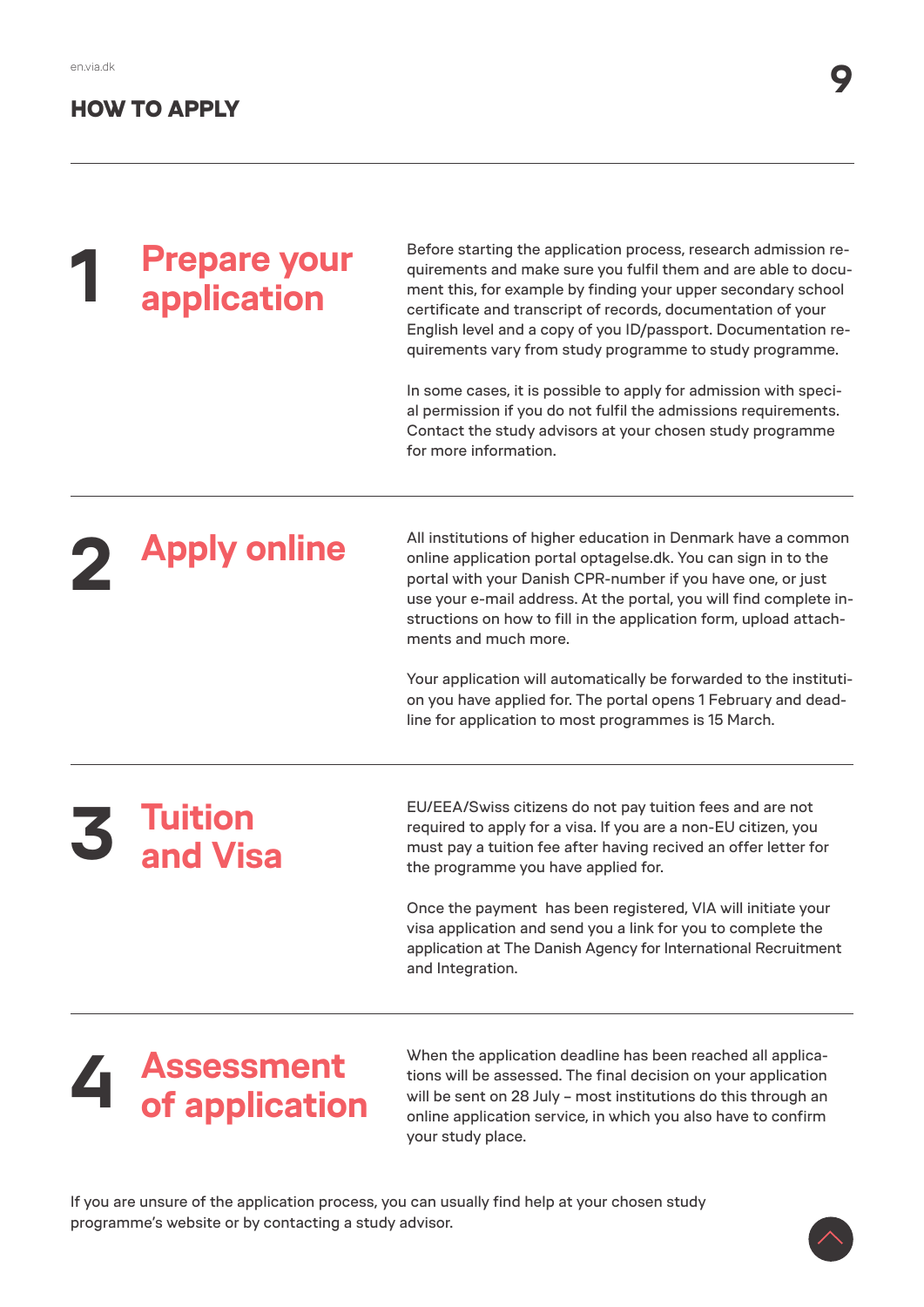#### <span id="page-9-0"></span>STUDENT BUDGET **100 Million and 100 Million and 100 Million** 200 Million 200 Million 200 Million 200 Million 200

# **Student budget**

Once you have applied to a study programme in Denmark, the first thing to do is to consider your finances.

As a student, money can be tight – especially if you are studying abroad in a country where living expenses may be higher than what you are used to from home.

Here is an example of a typical budget for at student in Denmark and 5 tips on how to make the most of your finances.

- **– Example of a student budget**
- **– 5 money-saving tips**

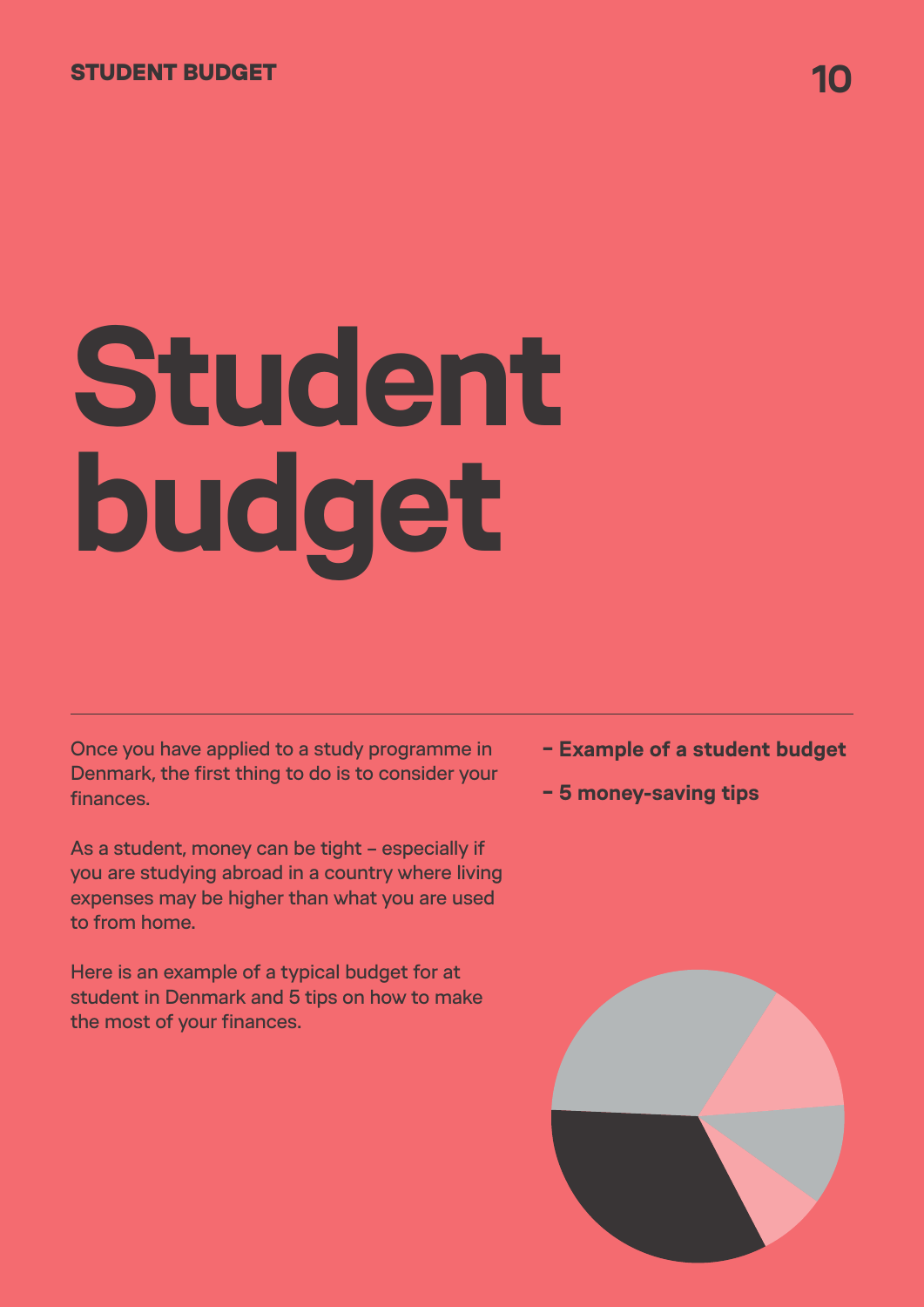#### STUDENT BUDGET

Once you have applied to a study programme in Denmark, the first thing to do is to consider your finances. As a student, money can be tight – especially if you are studying abroad in a country where living expenses may be higher than what you are used to from home.

Here is an example of a typical budget for at student in Denmark and 5 tips on how to make the most of your finances.

| <b>Example of student budget</b><br>This budget provides a rough idea of the average monthly expenses for a student,<br>but depends on your individual lifestyle. |                     |                      |  |
|-------------------------------------------------------------------------------------------------------------------------------------------------------------------|---------------------|----------------------|--|
| <b>Rent incl. utilities</b>                                                                                                                                       | <b>EUR 400-600</b>  | <b>DKK 3000-4500</b> |  |
| Insurance                                                                                                                                                         | <b>EUR 30</b>       | <b>DKK 200</b>       |  |
| Phone, internet, tv                                                                                                                                               | <b>EUR 40</b>       | <b>DKK 300</b>       |  |
| Books and other school supplies                                                                                                                                   | <b>EUR 40</b>       | <b>DKK 300</b>       |  |
| Food                                                                                                                                                              | <b>EUR 200</b>      | <b>DKK1500</b>       |  |
| <b>Transport</b>                                                                                                                                                  | <b>EUR 20</b>       | <b>DKK150</b>        |  |
| Other personal expenses                                                                                                                                           | <b>EUR 120</b>      | <b>DKK1000</b>       |  |
| <b>Total</b>                                                                                                                                                      | <b>EUR 850-1000</b> | <b>DKK 6500-7500</b> |  |

Living costs may vary depending on where you settle down. A city such as Aarhus and a town such as Horsens tend to be more expensive, especially when it comes to rent. You could supplement your income with a student job.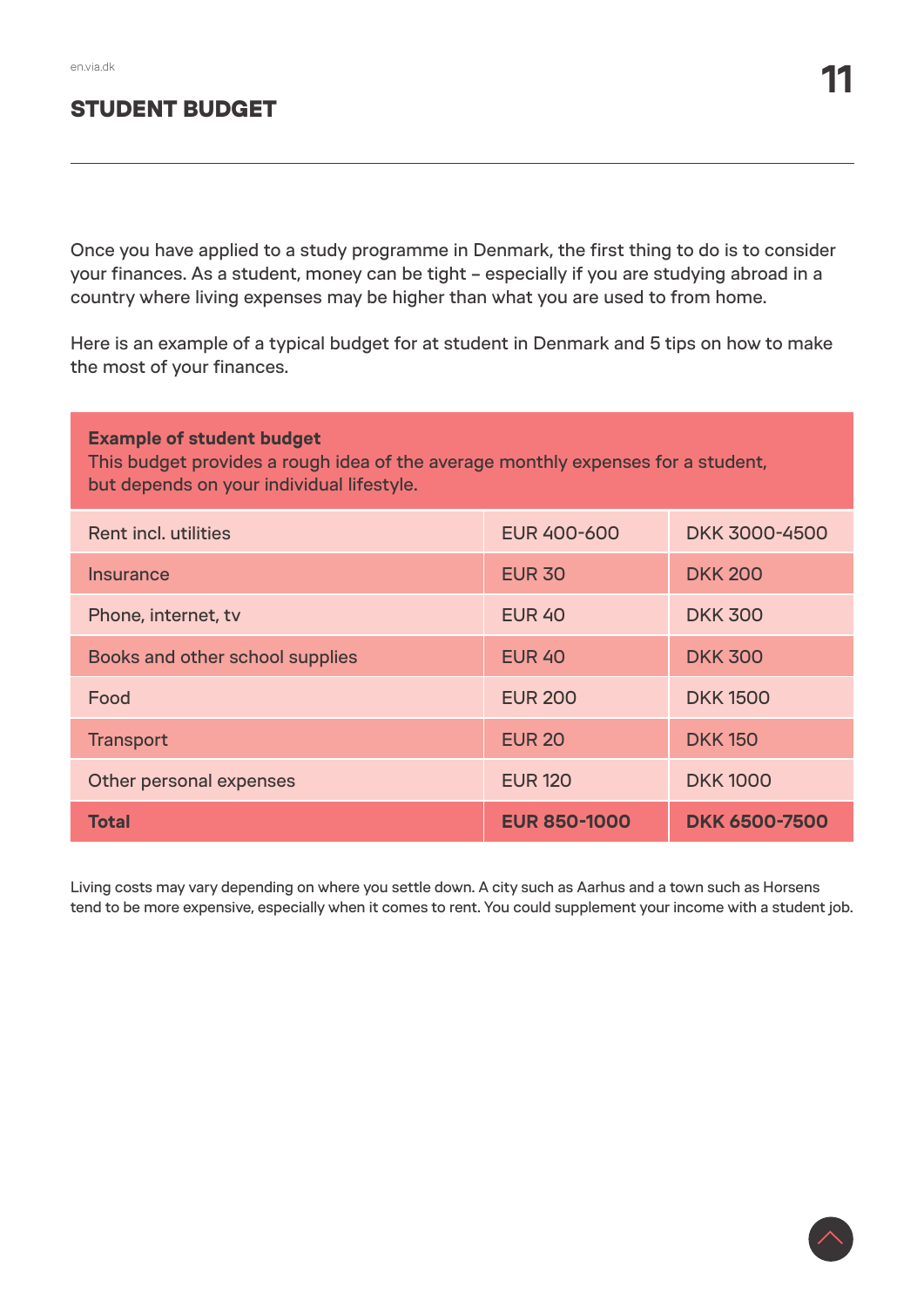# **5 money-saving tips**

| <b>What is</b>             | What is your income? When planning your budget, it is important to<br>know how much money you have available each month.                                                                                                                                   |  |  |
|----------------------------|------------------------------------------------------------------------------------------------------------------------------------------------------------------------------------------------------------------------------------------------------------|--|--|
| your<br>income?            | Do you have a student job? Any savings? Student loans? Are you eligi-<br>ble for SU (State Educational Grant, find out at su.dk/english/su-as-a-<br>foreign-citizen/)                                                                                      |  |  |
| <b>Make a</b><br>budget    | Make a budget and stick to it! Find out which expenses you have over<br>the course of a year - rent, food, insurance, transport, utilities, books,<br>phone etc. - or use the example above.                                                               |  |  |
|                            | Make sure you also have a reserve for unforeseen expenses such as den-<br>tist consultations, medicine and the like.                                                                                                                                       |  |  |
| <b>Plan your</b><br>meals! | Plan your meals! There is money to be saved if you plan your meals and<br>limit shopping to e.g. once per week. This way you avoid shopping on<br>impulse and wasting food.                                                                                |  |  |
|                            | Use discount super markets for student friendly prices. You will find<br>discount super markets such as Netto, Fakta, Lidl, Rema1000 and Aldi<br>in most Danish cities and towns.                                                                          |  |  |
| Use student<br>discounts!  | Use student discounts! As a student with a valid student ID, you are able<br>to get discounts in many stores, on transportation, at restaurants, at<br>hairdressers and much more.                                                                         |  |  |
|                            | Go to studiz.dk to see where you can get discounts.                                                                                                                                                                                                        |  |  |
| <b>Buy used</b><br>stuff!  | Buy used stuff! Buying study books scan be a big strain on a student<br>budget, but you can save a lot of money buying used books, for example<br>through Facebook groups for students at your programme or by looking<br>at the message boards on campus. |  |  |
|                            | The same goes for used bicycles and furniture which you can also find in<br>second hand stores at a good price.                                                                                                                                            |  |  |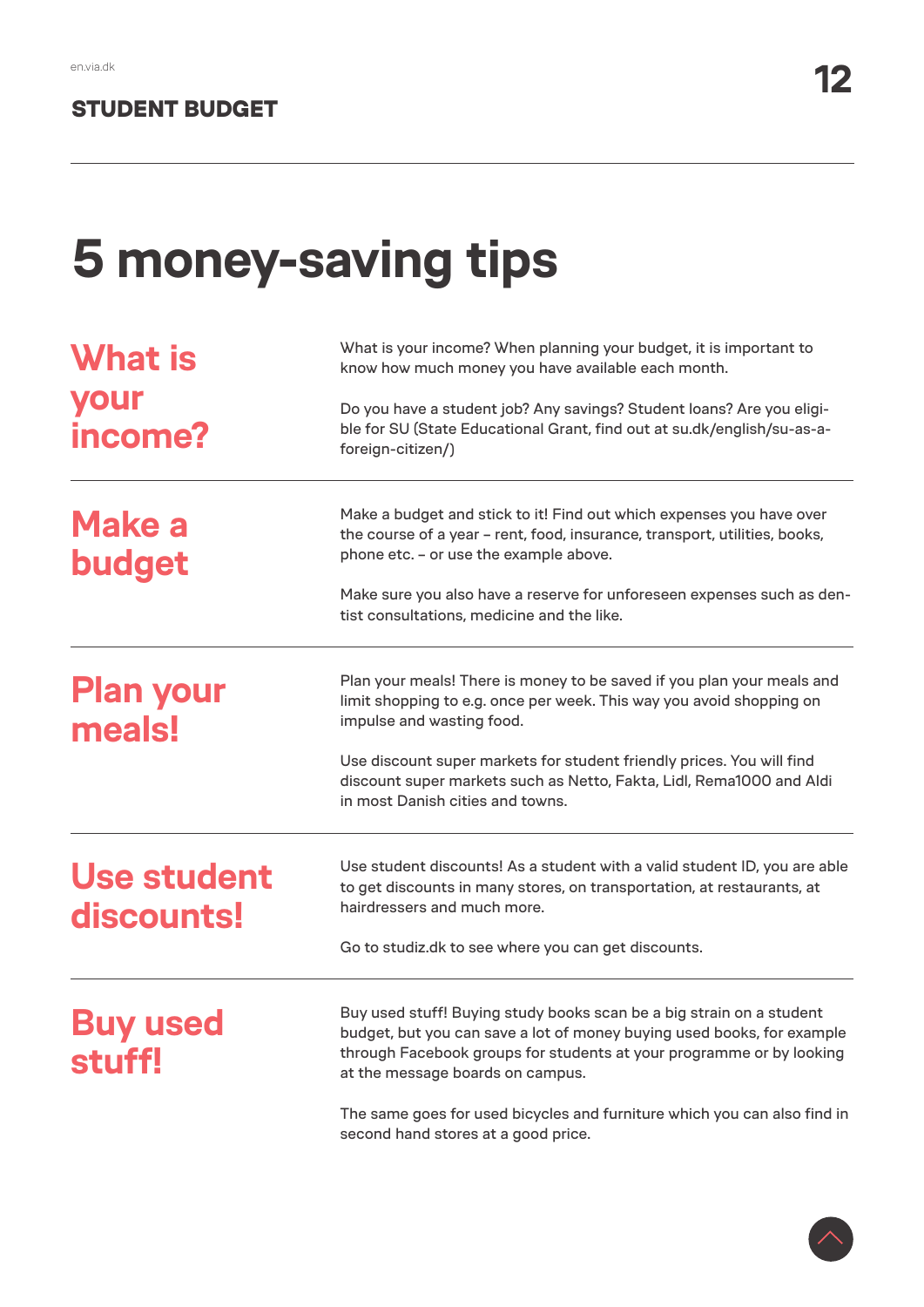# <span id="page-12-0"></span>**Finding student accommodation**

Finding a place to stay can be hard and a stressful process – especially if you are looking for accommodation in a new country.

But do not despair. There is a lot you can do to find housing before study start. Here are our tips on how to find housing in Denmark.

- **- Prepare**
- **- Start early**
- **- Use all channels**
- **- Be flexible**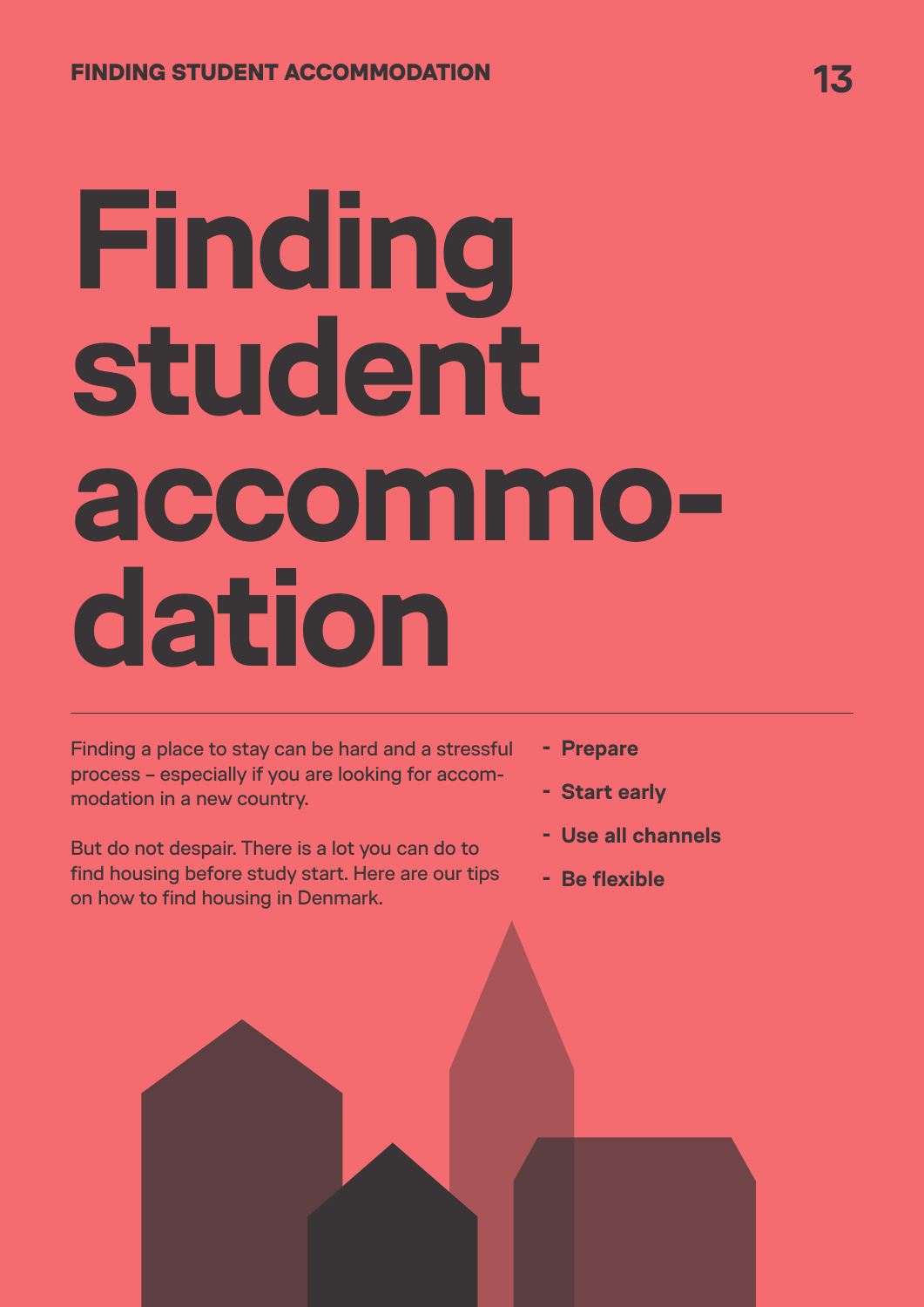|   | <b>Prepare</b>             | Start by considering what type of accommodation you<br>prefer - dormitories, private apartments, house sharing<br>- there are a lot of options and they all have their pros and<br>cons. Dormitories and house sharing offer great oppor-<br>tunities for socialising and meeting new friends, and are<br>more affordable.<br>On the other hand, you own apartment will provide priva-<br>cy and freedom. Consider what you prefer and find out if<br>it is important to you to have e.g. your own kitchen or if<br>you are fine sharing with others. |
|---|----------------------------|-------------------------------------------------------------------------------------------------------------------------------------------------------------------------------------------------------------------------------------------------------------------------------------------------------------------------------------------------------------------------------------------------------------------------------------------------------------------------------------------------------------------------------------------------------|
|   | <b>Start early</b>         | The earlier you start looking, the better chance you have<br>of finding something matching your wishes. You can start<br>by signing up for waiting lists for dormitories or at hou-<br>sing associations in the city where you plan to study.<br>You probably have to start looking before you know<br>whether you have been admitted to the institution you<br>have applied for, but hold back the deposit payment until<br>you have been offered a study place.                                                                                     |
| K | <b>Use all</b><br>channels | Be active on all housing portals and social media. Most ci-<br>ties have Facebook groups for people looking for housing<br>and you can also try Facebook groups at the university<br>you plan to attend.<br>Most cities in Denmark have dormitory offices or portals<br>where you can apply for accommodation. Go to boligpor-<br>talen.dk for an overview of housing portals in Denmark.                                                                                                                                                             |
|   | <b>Be flexible</b>         | Cheap, centrally located accommodation is in high demand<br>in the large student cities in Denmark, so be prepared to<br>compromise and do not be afraid to look at alternative<br>options.<br>You could look for something a bit farther from the city<br>centre and commute to campus by bike or public transpor-<br>tation. Denmark has an efficient and cheap public trans-<br>portation system and by living on the outskirts of town,<br>you could get a larger apartment and/or pay less in rent.                                              |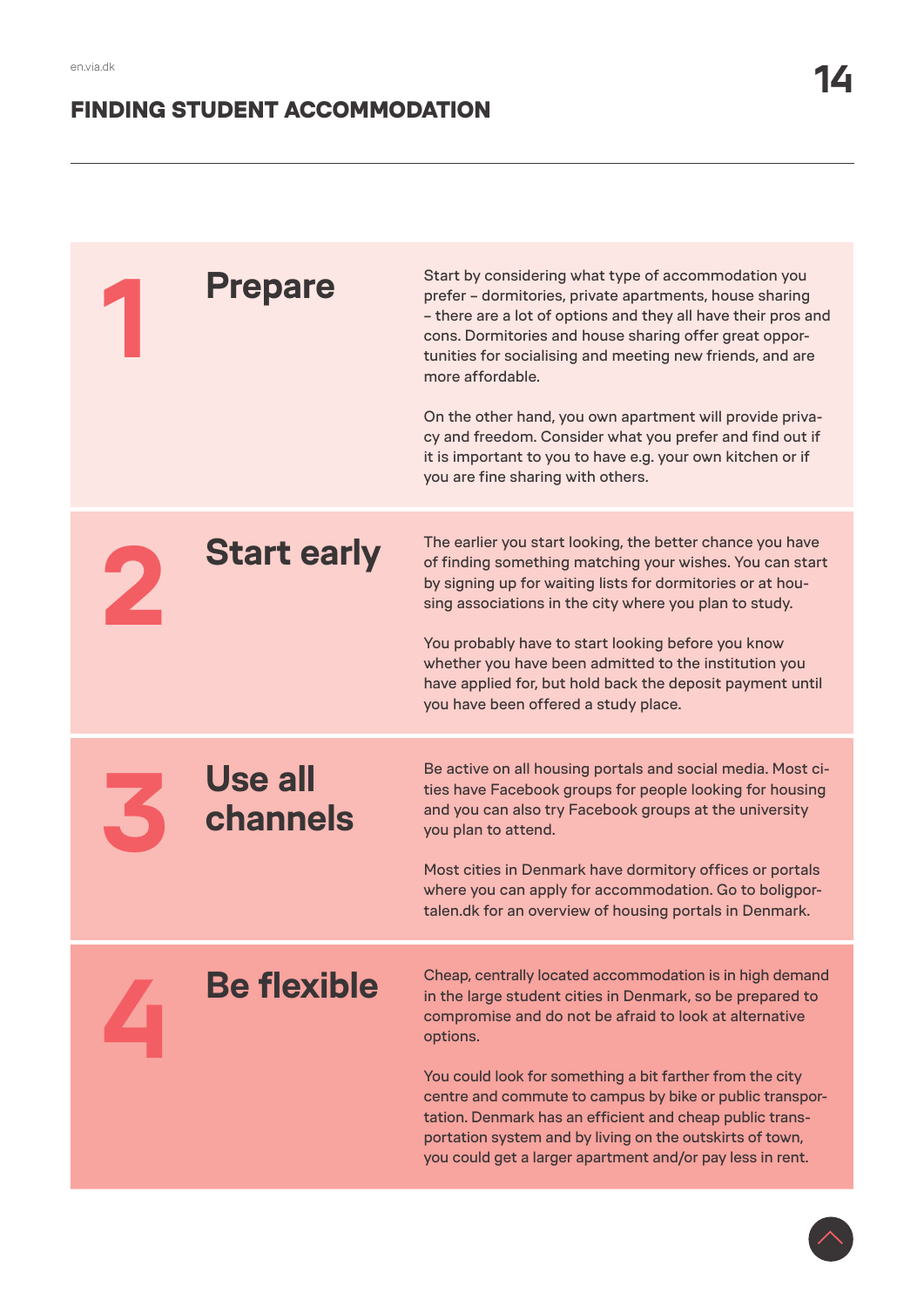# <span id="page-14-0"></span>**Get a great study start!**

The first days or weeks at a new study programme can be overwhelming – especially if you are also in a new country. Will I fit in? How do I make new friends?

And getting a great start to your studies is important for the experience as a whole. But don't worry, here are five tips on how to make sure you get off to a good start!

- **- Be yourself**
- **- Be open**
- **- Be social**
- **- Integrate**
- **- Seek help**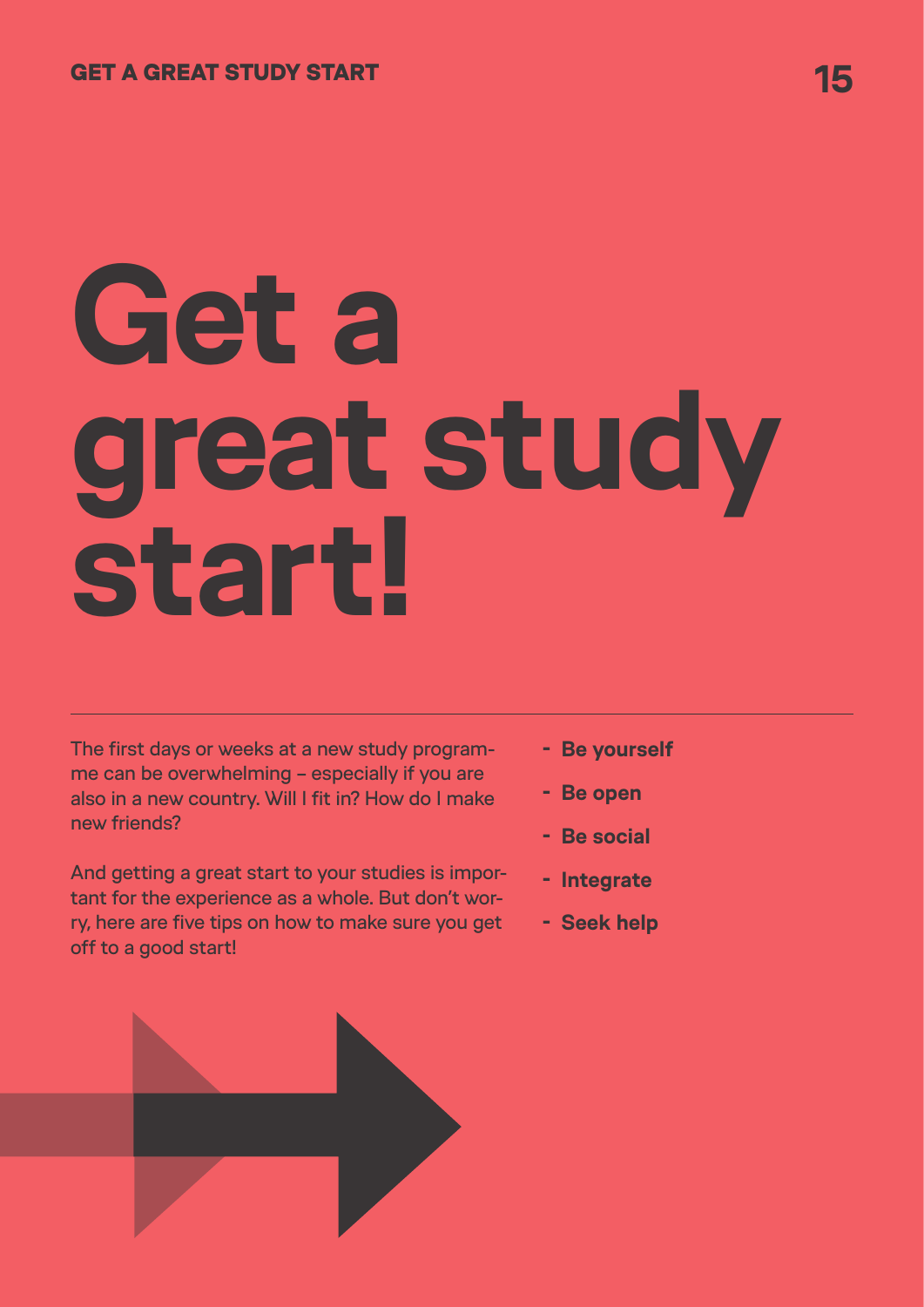#### en.via.dk **16** GET A GREAT STUDY START

# **1 Be yourself**

It is important that you remember to remain true to yourself and who you are. This will make it easier for you to create relations to others.

True connections will become stronger through out your studies and not crumble when things become difficult.



There are probably many types of people at your study programme. Some may be quieter than you, smarter than you, more boring than you or come from a completely different part of the world than you. But remember, nobody is perfect even though it may seem that way.

Try not to judge others and make stereotypes. Most feel exactly like you – curious, nervous and excited at the same time, so keep an open mind when making new friends.



Social activities have a huge influence on your time as a student. By participating actively in social events at your study programme or your campus, you will create a network and become a part of a community – important factors in fighting loneliness. Being a part of a community will give you someone to share your challenges and success stories with, and in the long run, make it easier for you to complete your study programme.

Keep an eye out on message boards, online or on campus, for activities, memberships of associations etc. Danish universities have a long tradition for associations centered around a common interest – anything from sports to food and wine, literature and knitting. Consider joining one and/or participate at social events such as introduction week, Friday bar, sports day etc. on campus.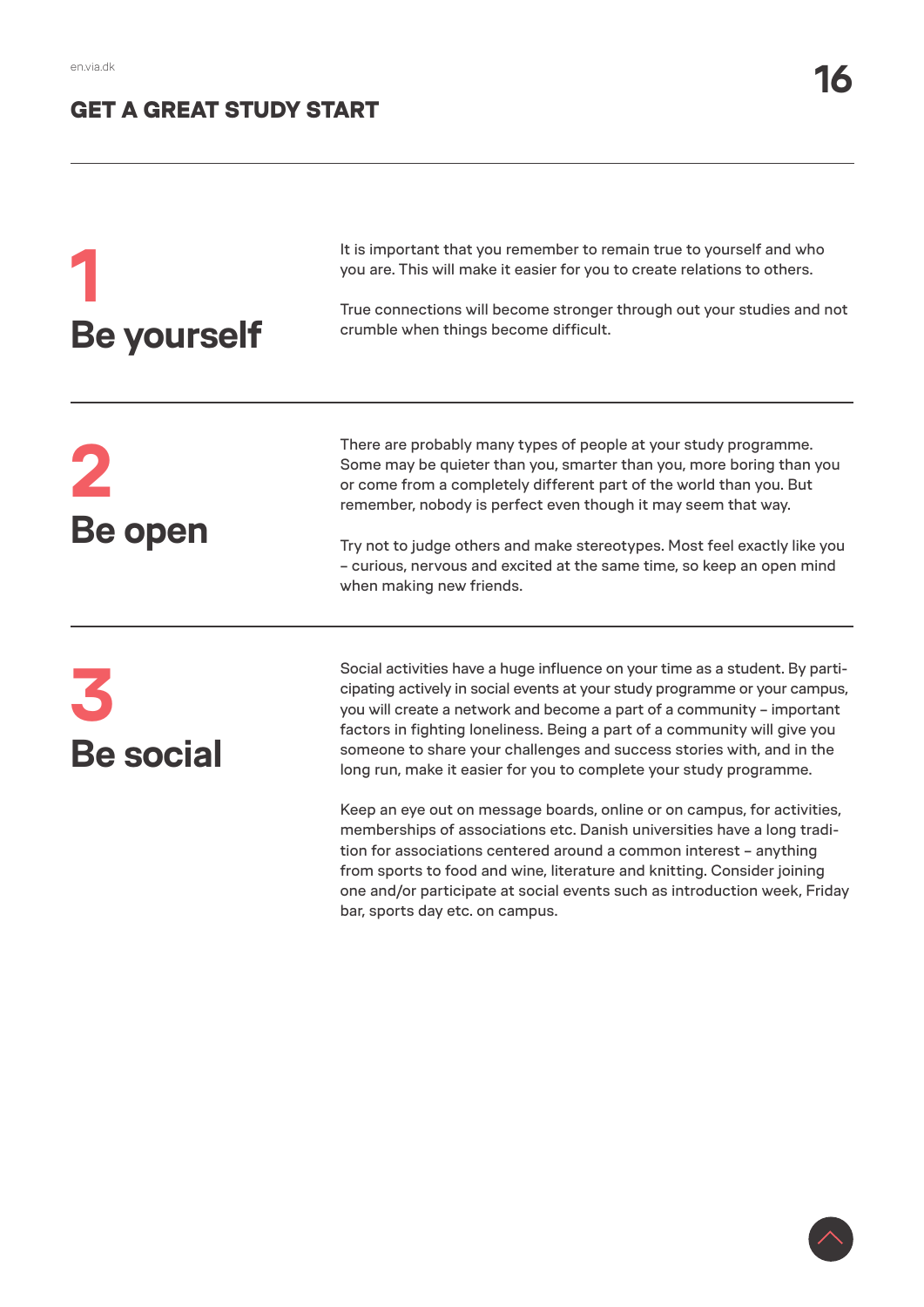

Being in a foreign country can be hard. The culture is different, the language, the food. Consider taking Danish lessons – at some institutions they are available for free.

Knowing basic Danish will help you make Danish friends and make it easier for you to conduct your everyday activities such as grocery shopping, going to the gym etc. Knowing the language is also helpful if you want to get a student job.



Many feel lonely even though they are around people every day. There is no one answer to what makes one feel like this. There are certain situations during your studies in which you may feel lonely – at study start, if you get behind on your homework and are not able to keep up with the rest of your class or if you lose touch with friends and family at home.

Student counsellors, psychologist/therapists, student chaplain or coaches are available at most institutions. They can help you and talk to you about your challenges. Ask your study programme which options are available to you.



*The people in Denmark are usually super nice and they are always happy. They are really open minded and that helps you integrate pretty good.*

Joel Arias from Barcelona, Spain, student at VIA University College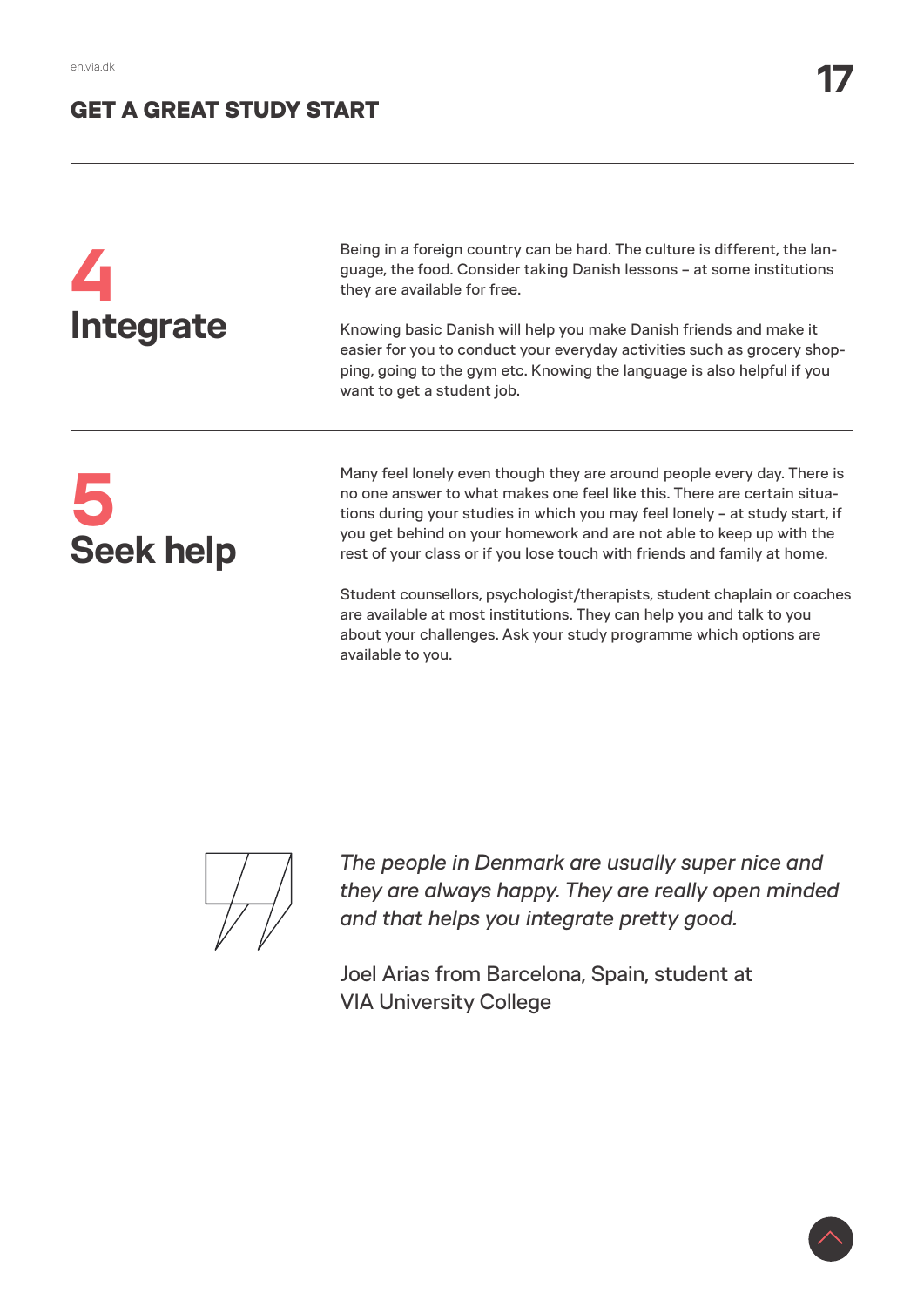# <span id="page-17-0"></span>**How to get a student job**

A student job can be a great way of gaining experience and building up a network during your time at university, increasing your chances of landing your dream job after graduation, all while earning some extra cash.

Here are our 6 dos and don'ts if you are looking for a student job in Denmark.

#### **DO:**

- Write a CV
- Apply in person
- Research
- Join a trade union

#### **DON'T:**

- Forget to prepare
- Forget to pay taxes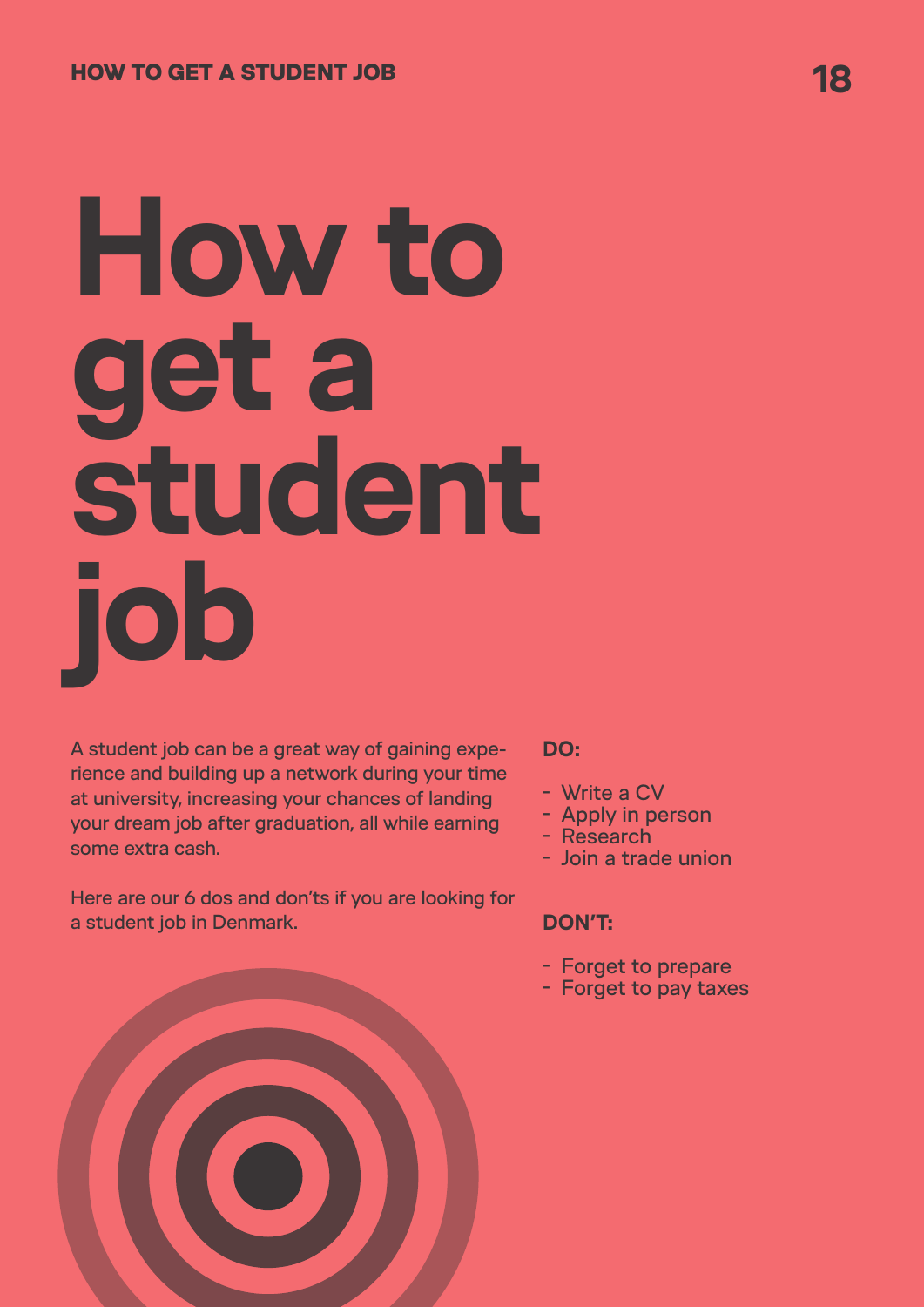#### en.via.dk **19** HOW TO GET A STUDENT JOB

| DO                                          |                                                                                                                                                                                                                                                                                                                  |
|---------------------------------------------|------------------------------------------------------------------------------------------------------------------------------------------------------------------------------------------------------------------------------------------------------------------------------------------------------------------|
| <b>Write</b><br>a CV                        | Write a targeted, short and to-the-point CV and application/cover let-<br>ter - make sure to include your motivations for applying for the job, any<br>relevant experience, education and a few words on your personality.                                                                                       |
| <b>Apply in</b><br>person                   | When sending unsolicited applications, hand in your application in per-<br>son, preferably to the person in charge of the department you are ap-<br>plying for - this shows that you are motivated and makes a good first<br>impression.                                                                         |
| <b>Research</b>                             | If you get the job, make sure to get a contract and that the salary is rea-<br>sonable and comparable to what a Dane would be paid for the same job.<br>There is no minimum wage in Denmark as a whole and standards vary<br>from industry to industry, but you should aim for 110 DKK per hour as a<br>minimum. |
| <b>Consider</b><br>joining a<br>trade union | They can help you understand the rules and provide support if you<br>have a falling out with your employer.                                                                                                                                                                                                      |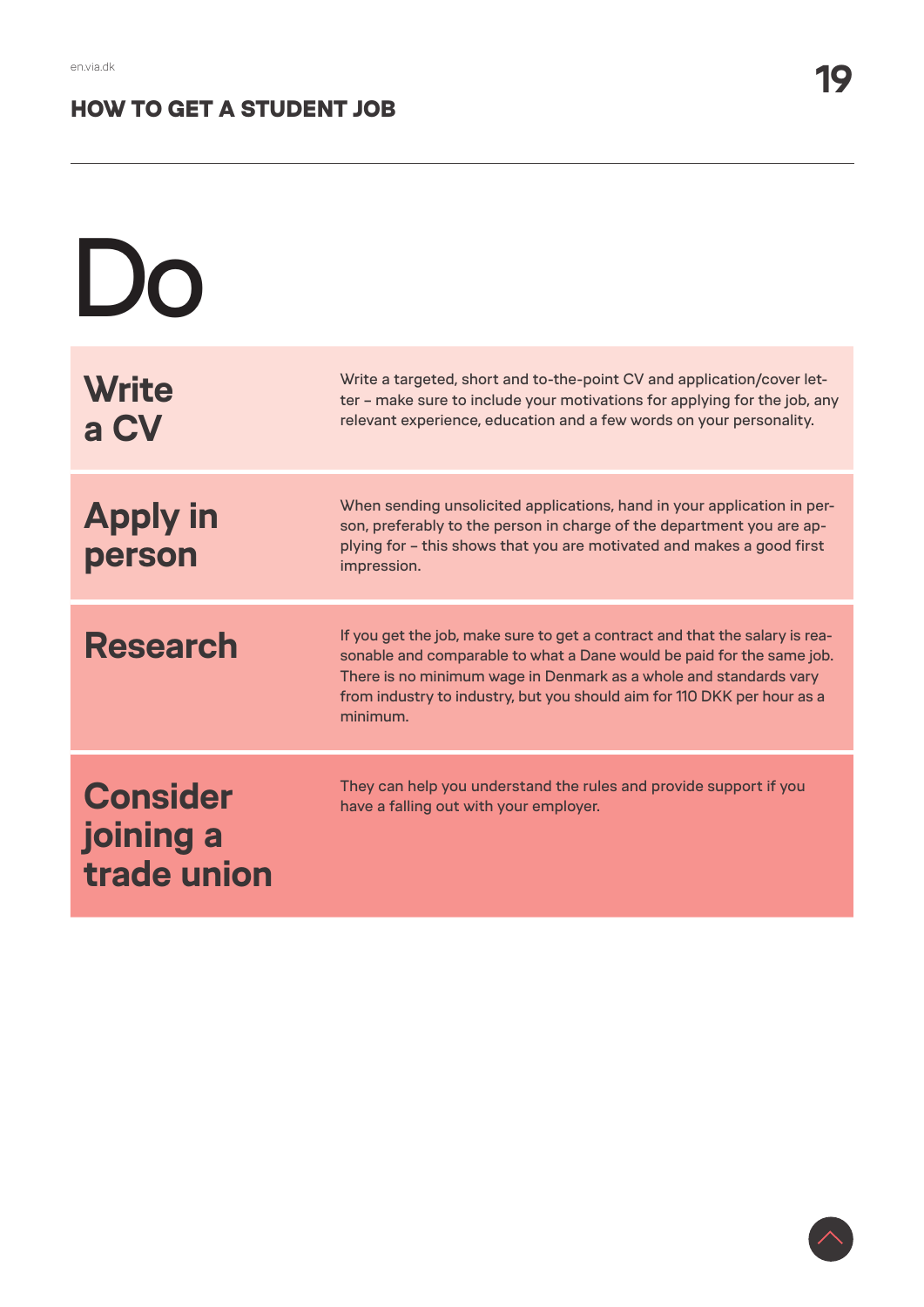en.via.dk **20** HOW TO GET A STUDENT JOB

| Don't                         |                                                                                                                                                                                                                    |
|-------------------------------|--------------------------------------------------------------------------------------------------------------------------------------------------------------------------------------------------------------------|
| <b>Forget to</b><br>prepare   | If you are invited to a job interview, make sure to prepare well and do<br>some research about both the company and the position. This will help<br>you come across as confident in the interview.                 |
| <b>Forget to</b><br>pay taxes | If you have a legal contract, your employer will usually deduct taxes<br>automatically. If you perform undeclared work, you risk hefty fines on<br>up to triple the amount that you were supposed to pay in taxes. |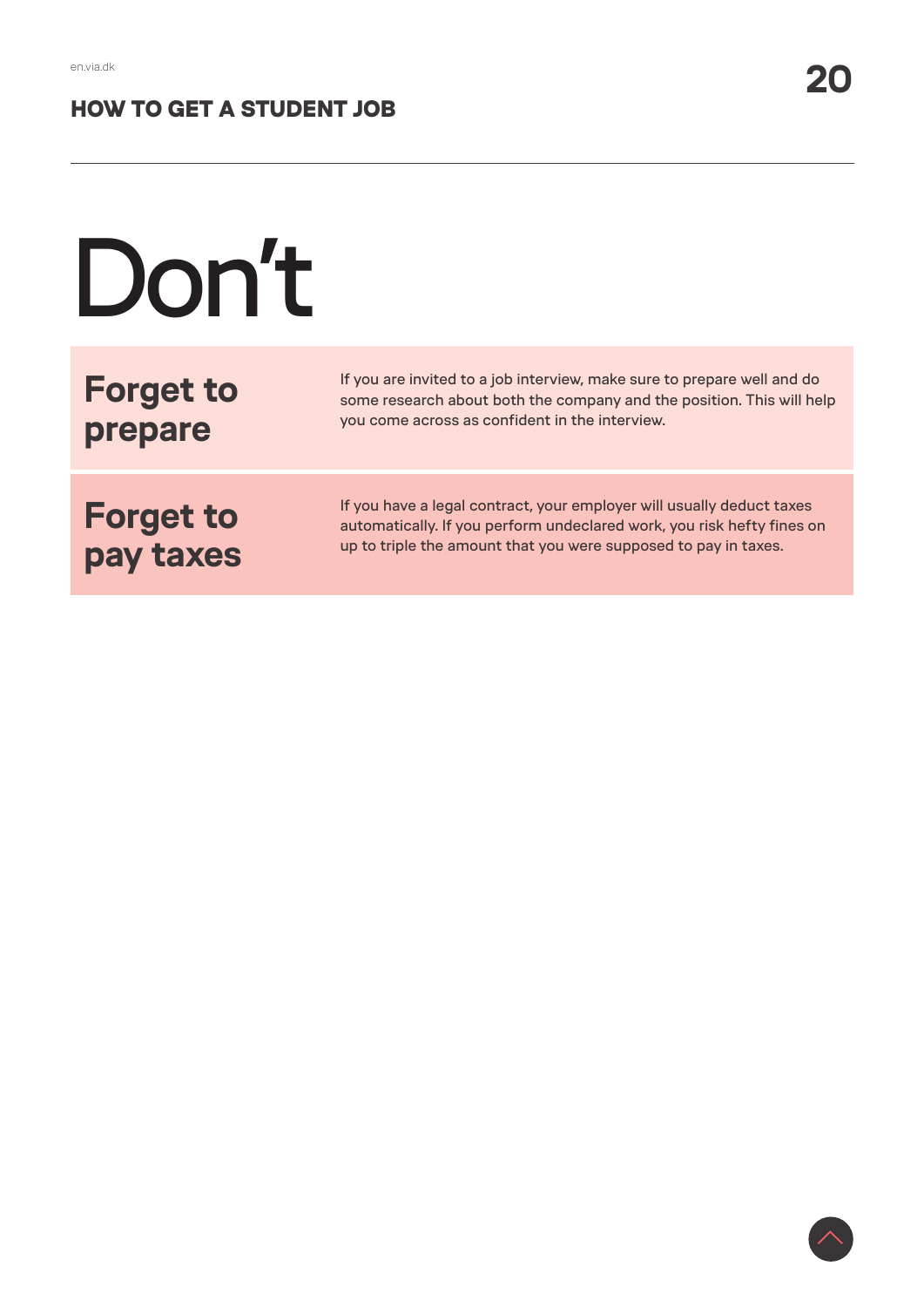# <span id="page-20-0"></span>**Ready to start a career II Denmark?**

If you have not already considered making a career for yourself in Denmark after your studies, you should! The Danish labour market is calling for skilled work and international talent.

Here are 3 great things about working in Denmark and our tips on how to increase your chances of landing your dream job in Denmark.

- **– Great work-life balance**
- **– Open and informal working environment**
- **– Innovative environment**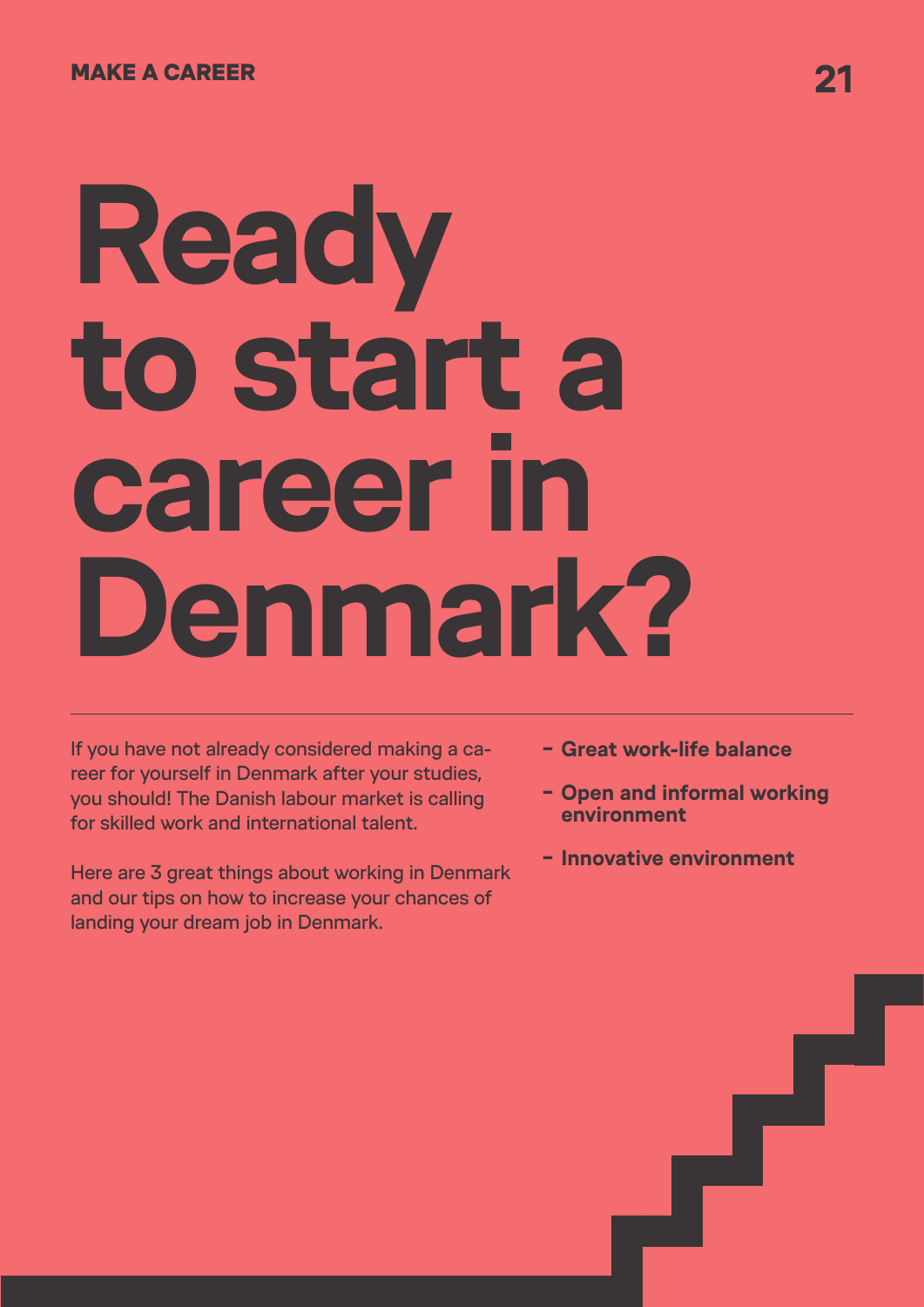## 3 great things about working in Denmark

### **Great work-life balance**

Denmark is widely known for having a great work-life balance with room and flexibility for a life with family and friends outside of work. Combined with relatively high salaries, this makes Denmark an attractive place to settle down and build a career. It is true that the tax levels are quite high, but, in turn, this means universal access to free education and health care.

The average Danish workweek is around 37 hours, with office hours generally being from 8-9 am to 4-5 pm, earlier on Fridays, leaving plenty of room to socialise with friends and family. In addition, Denmark has a well-functioning public day care system that can accommodate families with working parents.

### **Open and informal working environment**



At Danish workplaces, the relationship between employee and manager is generally relaxed and open – much as is the case between Danish students and lecturers.

Critical questions are encouraged and the culture is based on open dialogue. As a result of this culture, individual employees are given a high degree of autonomy, but are also held responsible for their own areas of work.

### **Innovative environment**



Denmark is among the frontrunners when it comes to architecture, design, construction and green development, so if you have an interest in working within one of these fields, Denmark is the place for you. Currently, there is a shortage of university graduates, especially in technical fields and engineering, so there are plenty of job opportunities.

Denmark has a great entrepreneurial spirit and offers practical support and business support and consultancy services to individuals who want to start their own businesses.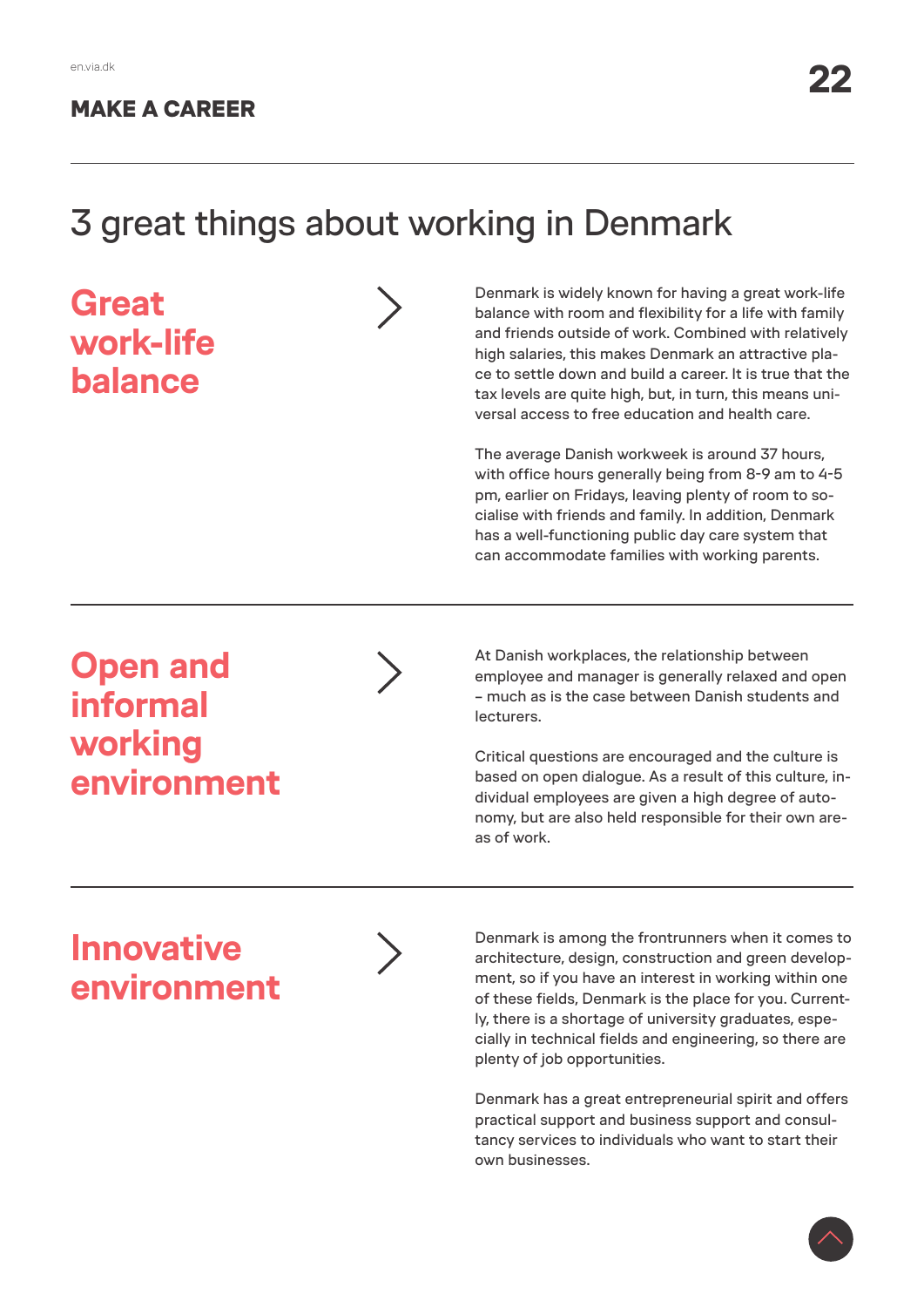### Getting ready to make a career

There are plenty of things you can do to prepare for your future career by building a network and getting experience already during your studies.